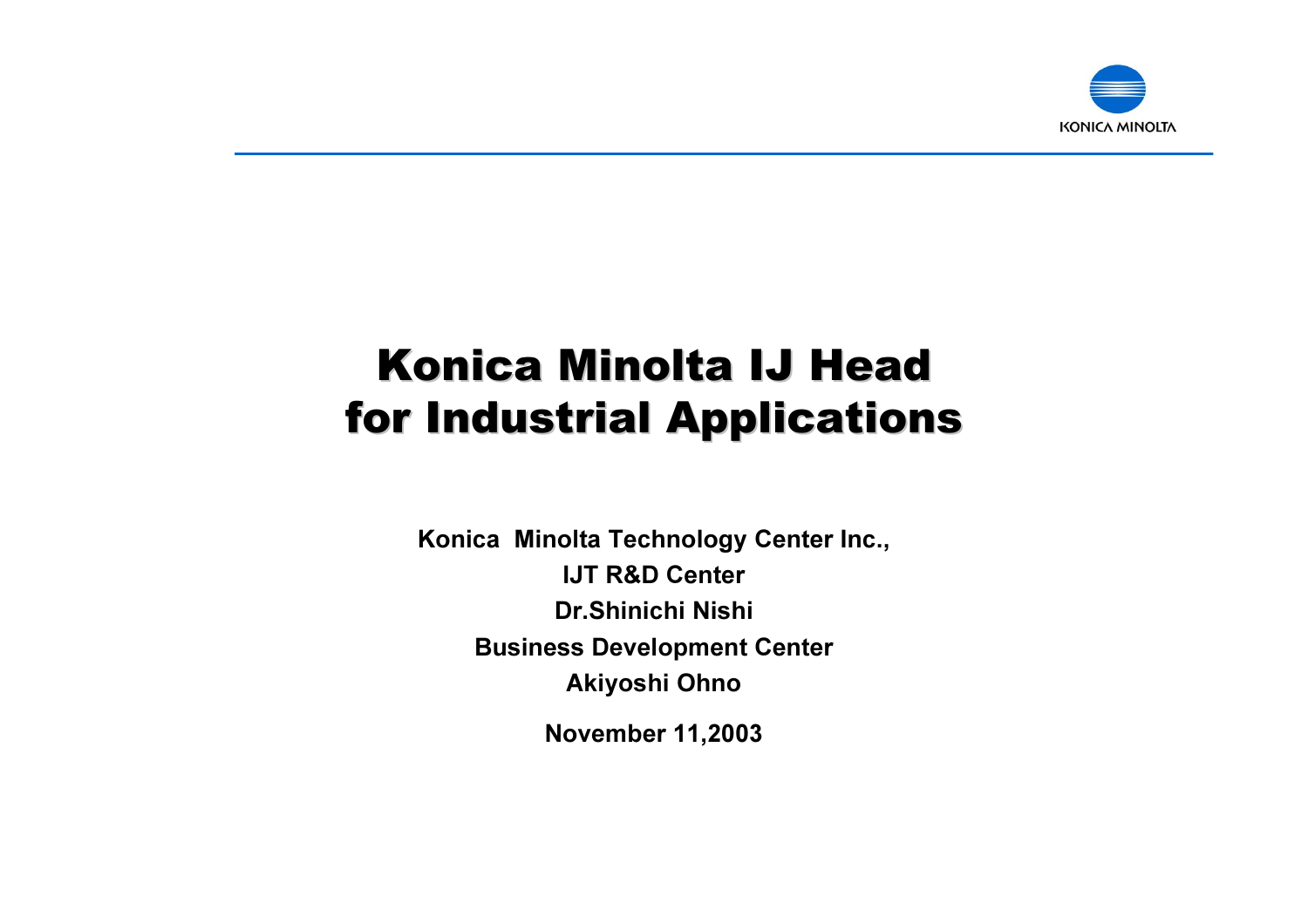## Contents



- 1. Introduction
	- 1. Konica Minolta … Who ?
	- 2. Konica's IJ History
- 2. Head Family
- 3. Non-Aqueous Model : Common Feature
- 4. Non-Aqueous Model
	- 1. Large Drop : Single-pass capable
	- 2. Small Drop : Fine Image Quality
- 5. Assisting Tool
- 6. Future Direction
- 7. Our Strength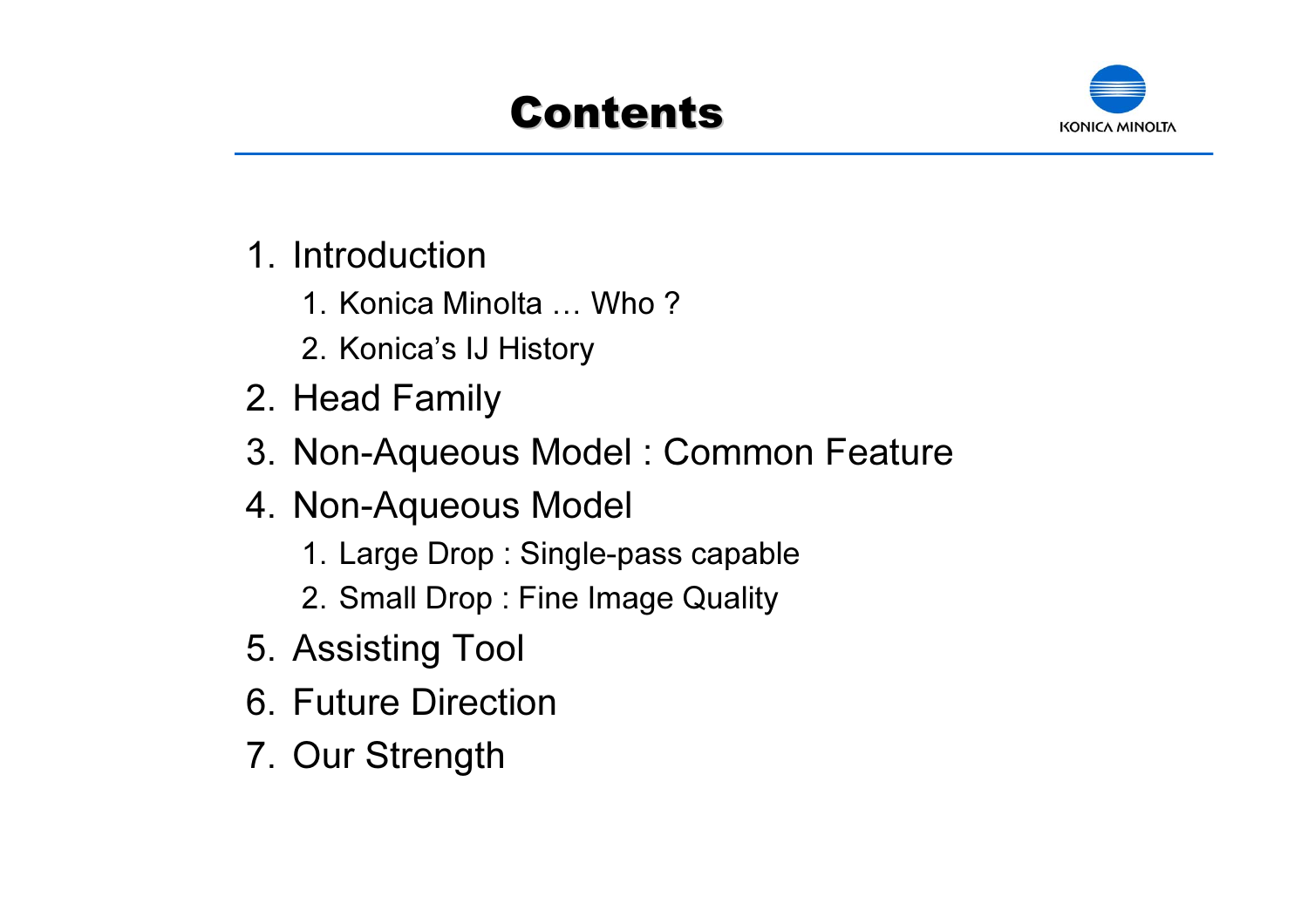

### 1.1 Konica + Minolta … Who?

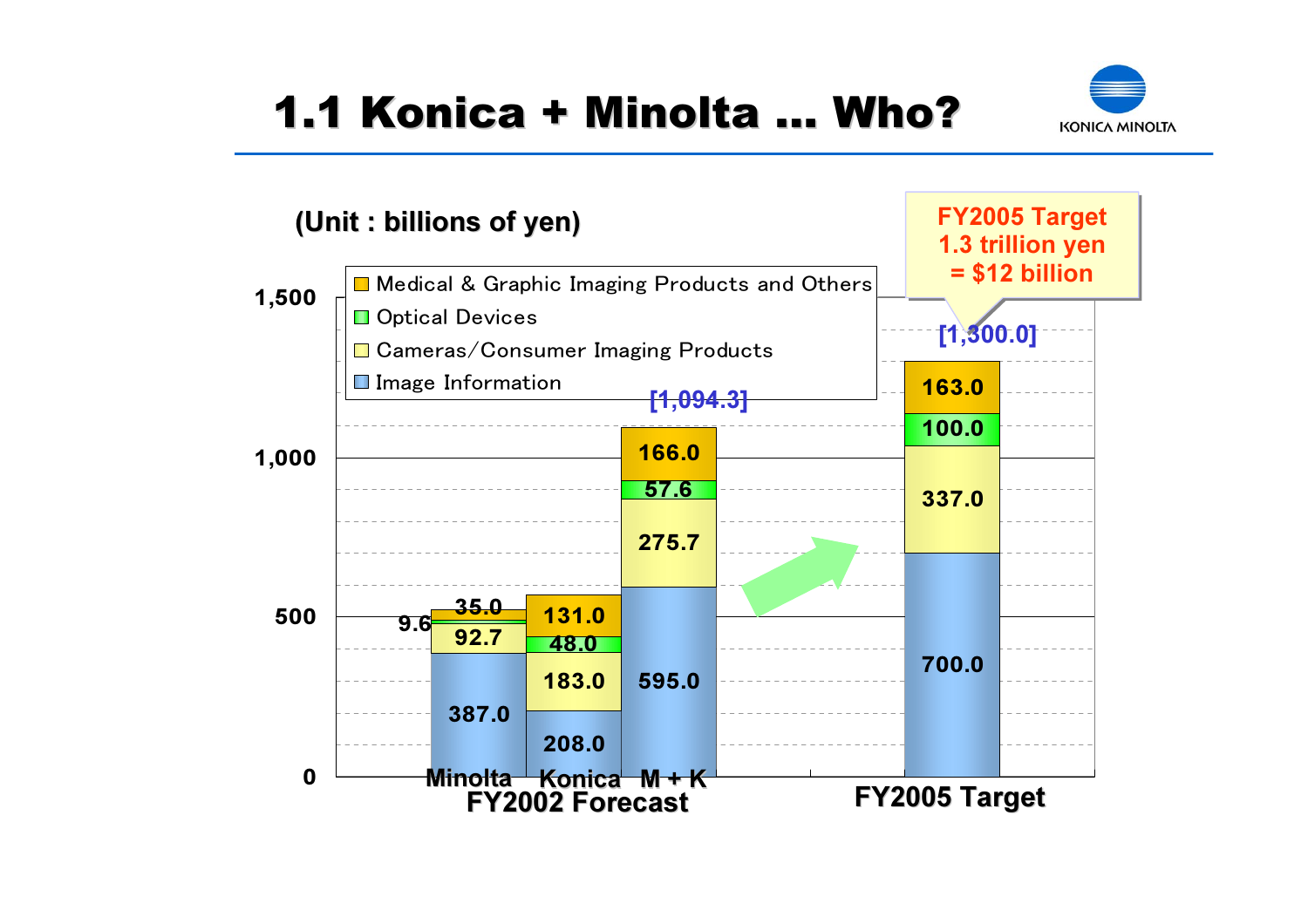# 1.2 Konica's Ink Jet History



- $70 \sim 80$ s Konica once had IJ Technology, but sold out to re-allocate resource
- '95 Started IJ R&D again
- •End '90s Micro porous type IJ Media ( QP )
- •End '90s Shear mode PIEZO Head
- •Dec '97 IJ Textile Printer (Nassenger/Stork)
- •May '00 IJ Head for OEM supply
- •May '01 IJ Wide Format Printer ( Prototype )
- Feb '02 IJ Photo Printer (Prototype:PMA 2002)
- 2003~ **Business Expansion**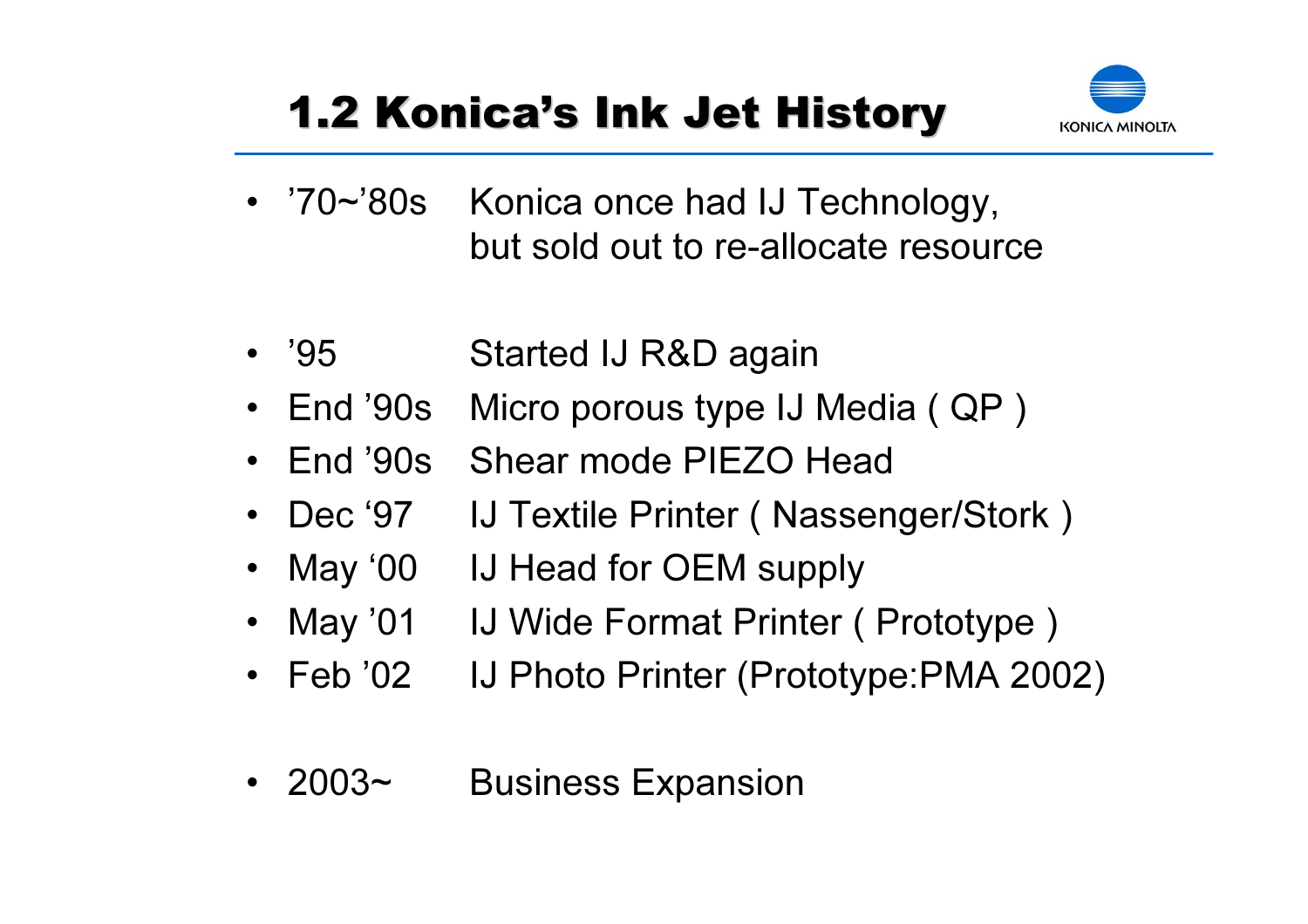### 1.3 IJ Business Development 1.3 IJ Business Development



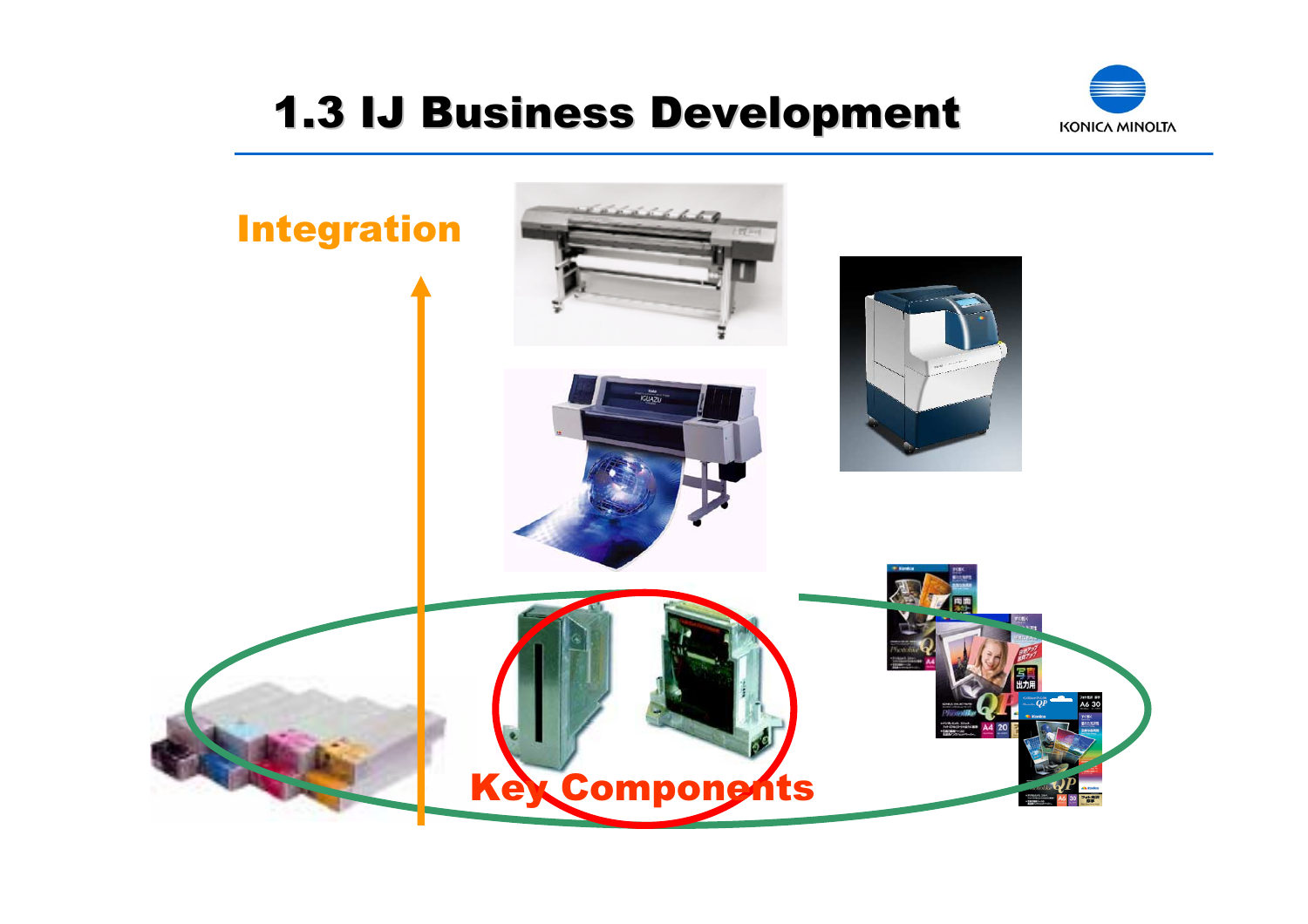

#### Non-Aqueous Model

|   |                    |     |                       |    |               |      | <b>built in Heater</b> |                            |
|---|--------------------|-----|-----------------------|----|---------------|------|------------------------|----------------------------|
|   | <b>Type nozzle</b> | dpi | ink                   | pl | <b>KHz</b>    | with |                        | <b>Without</b> Application |
|   | 512                | 360 | Oil<br><b>Solvent</b> | 42 | $^{\prime}.6$ |      |                        | <b>Single-pass</b>         |
| S |                    |     | UV<br><b>Special</b>  | 14 | 13            |      | X                      | <b>Fine print image</b>    |

X available (X) coming soon

#### Aqueous Model

|  | <b>Type   nozzle  </b> | dpi | ink                         | pl | KHz | <b>Application</b> |
|--|------------------------|-----|-----------------------------|----|-----|--------------------|
|  | 64                     |     | <b>Aqueous</b><br>(special) | 60 |     | Textile            |
|  | 128                    |     |                             |    |     | <b>Special</b>     |
|  | 256                    |     |                             | 18 |     | Textile            |
|  | 512                    |     |                             | ◢  |     | <b>Photo</b>       |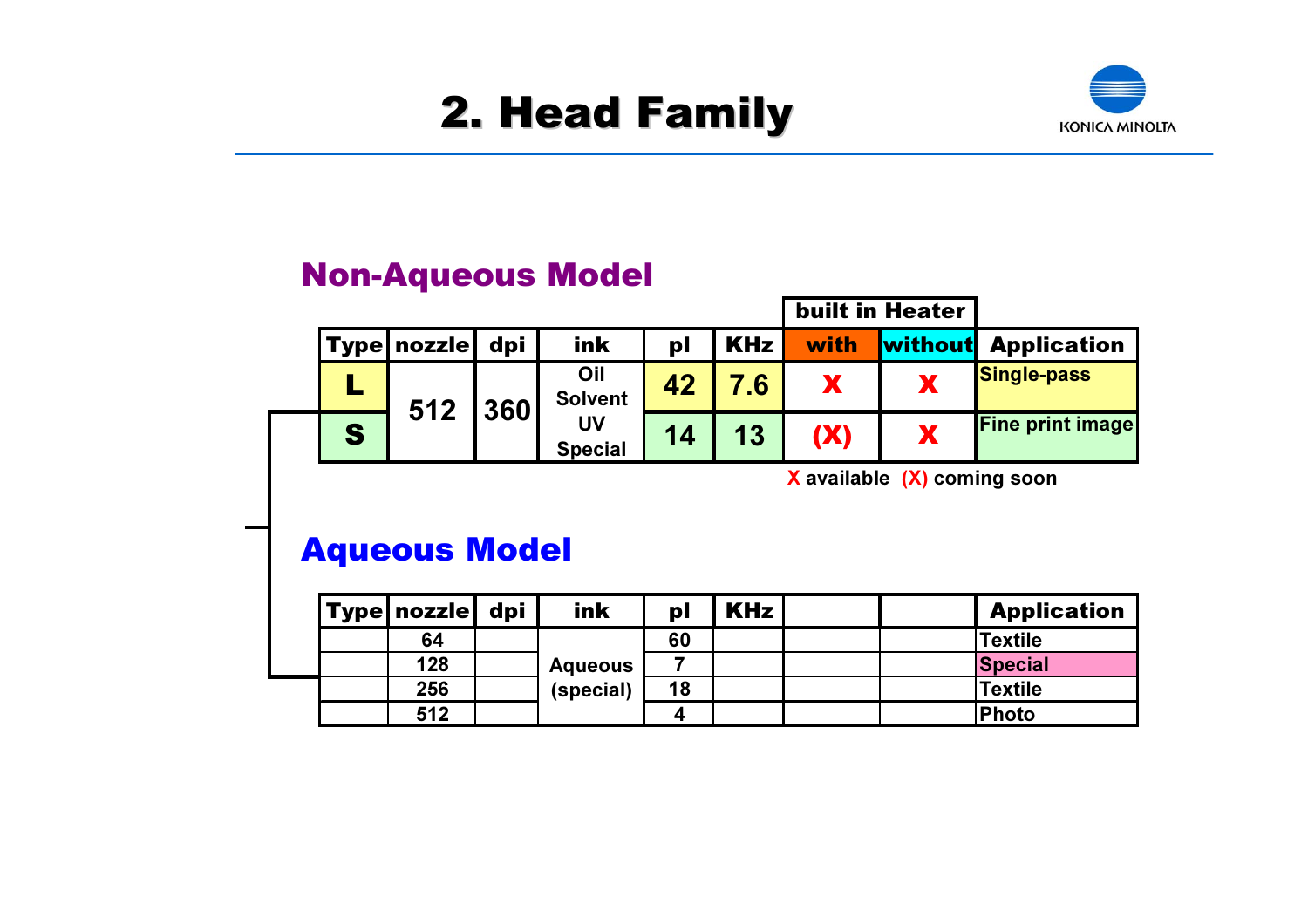

#### Non-Aqueous Model

|   |  |              |      |                       |    | <b>built in Heater</b> |            |         |                         |
|---|--|--------------|------|-----------------------|----|------------------------|------------|---------|-------------------------|
|   |  | 'Type nozzle | dpi' | ink                   | pl | <b>KHz</b>             | with       | without | <b>Application</b>      |
|   |  | 512          | 1360 | Oil<br><b>Solvent</b> | 42 |                        |            |         | <b>Single-pass</b>      |
| S |  |              |      | UV<br><b>Special</b>  | 14 | 13                     | <b>(X)</b> |         | <b>Fine print image</b> |

X available (X) coming soon

- •Shear mode / Shared wall structure
- $\bullet$ 3 Cycle Operation
- • $256 \times 2$  rows = 512 nozzle
- $\bullet$  $180 \times 2$  rows = 360 native dpi
- •Built-in Heater
- •Built-in Thermistor
- •Drop Velocity 6+/-o.5 m/sec
- •Driving Voltage 16+/-2 V

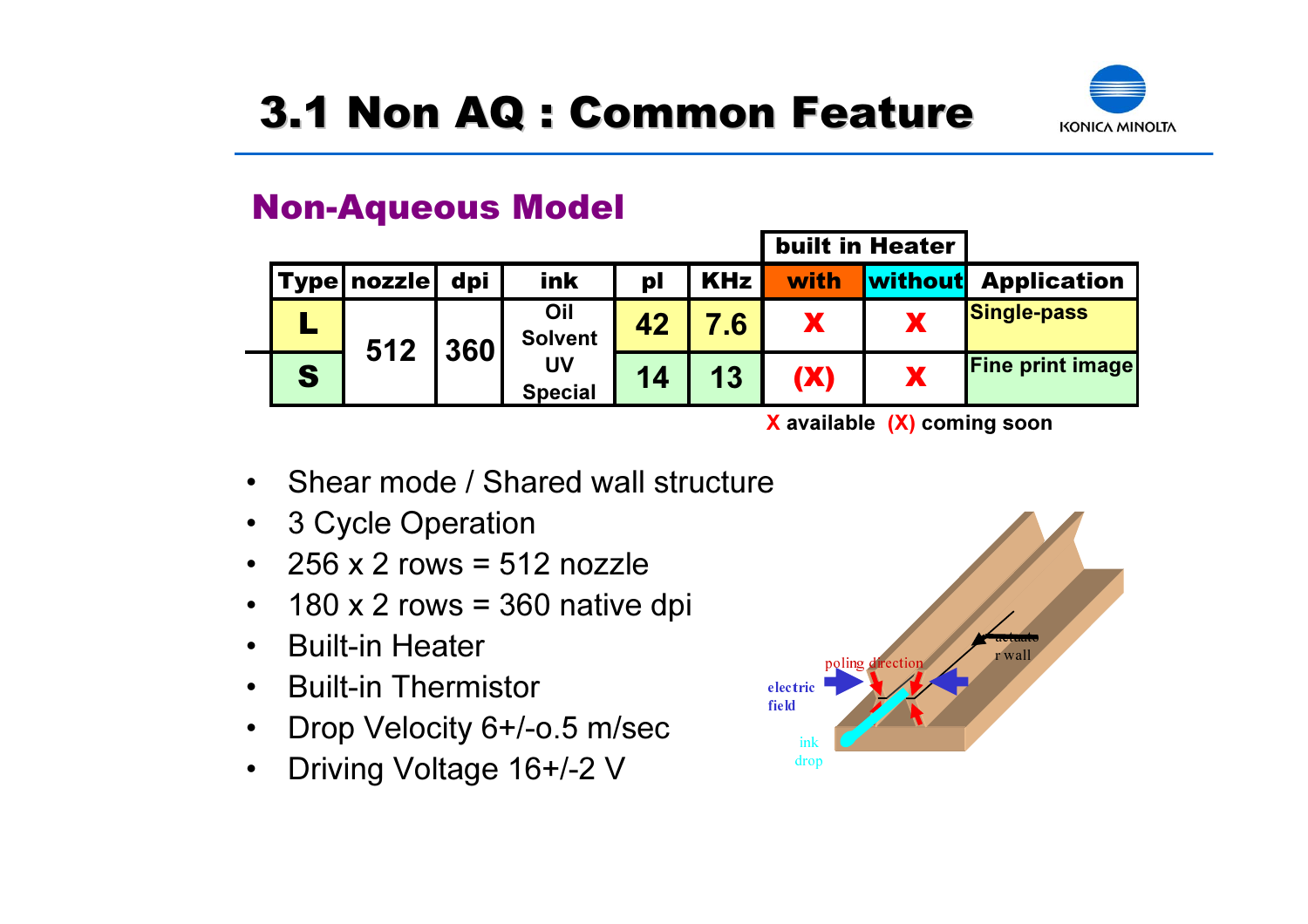

#### Non-Aqueous Model

|   |                        |     |                                               |    | <b>built in Heater</b> |      |                                           |                         |
|---|------------------------|-----|-----------------------------------------------|----|------------------------|------|-------------------------------------------|-------------------------|
|   | <b>Type   nozzle  </b> | dpi | ink                                           | pl | <b>KHz</b>             | with | without                                   | <b>Application</b>      |
|   | 512                    | 360 | Oil<br><b>Solvent</b><br>UV<br><b>Special</b> | 42 | 7.6.                   |      |                                           | <b>Single-pass</b>      |
| S |                        |     |                                               | 14 | 13                     | (X)  | X                                         | <b>Fine print image</b> |
|   |                        |     |                                               |    |                        |      | $\mathbf{v}$ is the state of $\mathbf{v}$ |                         |

X available (X) coming soon

- Universal to ink type
- Native 360 dpi (npi)
- Compact (85x67x20 mm)
- •Light ( ca.85 g)
- Same Design
- Easy to stitch
- •High Drop Placement Accuracy

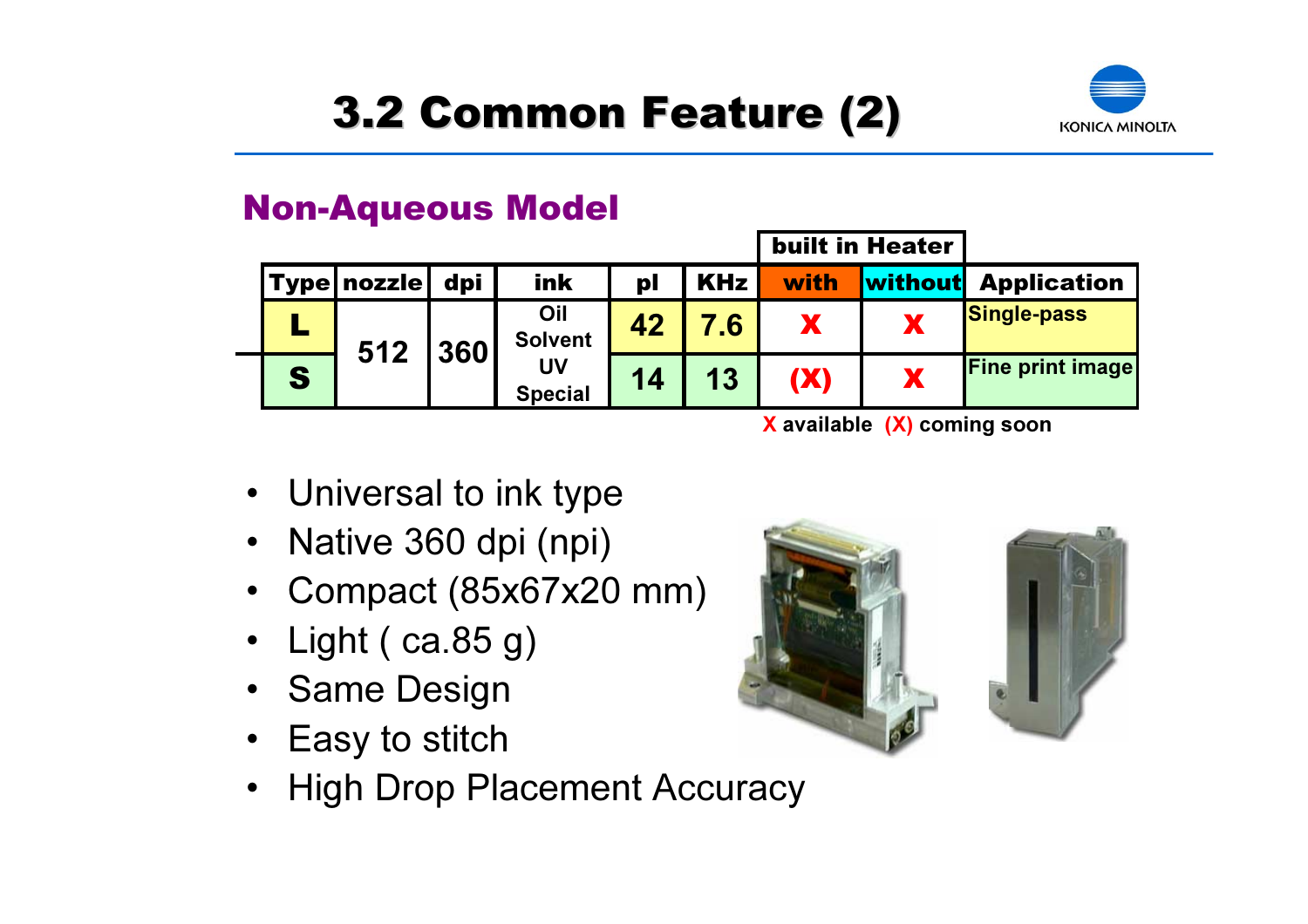### 3.3 Compactness 3.3 Compactness



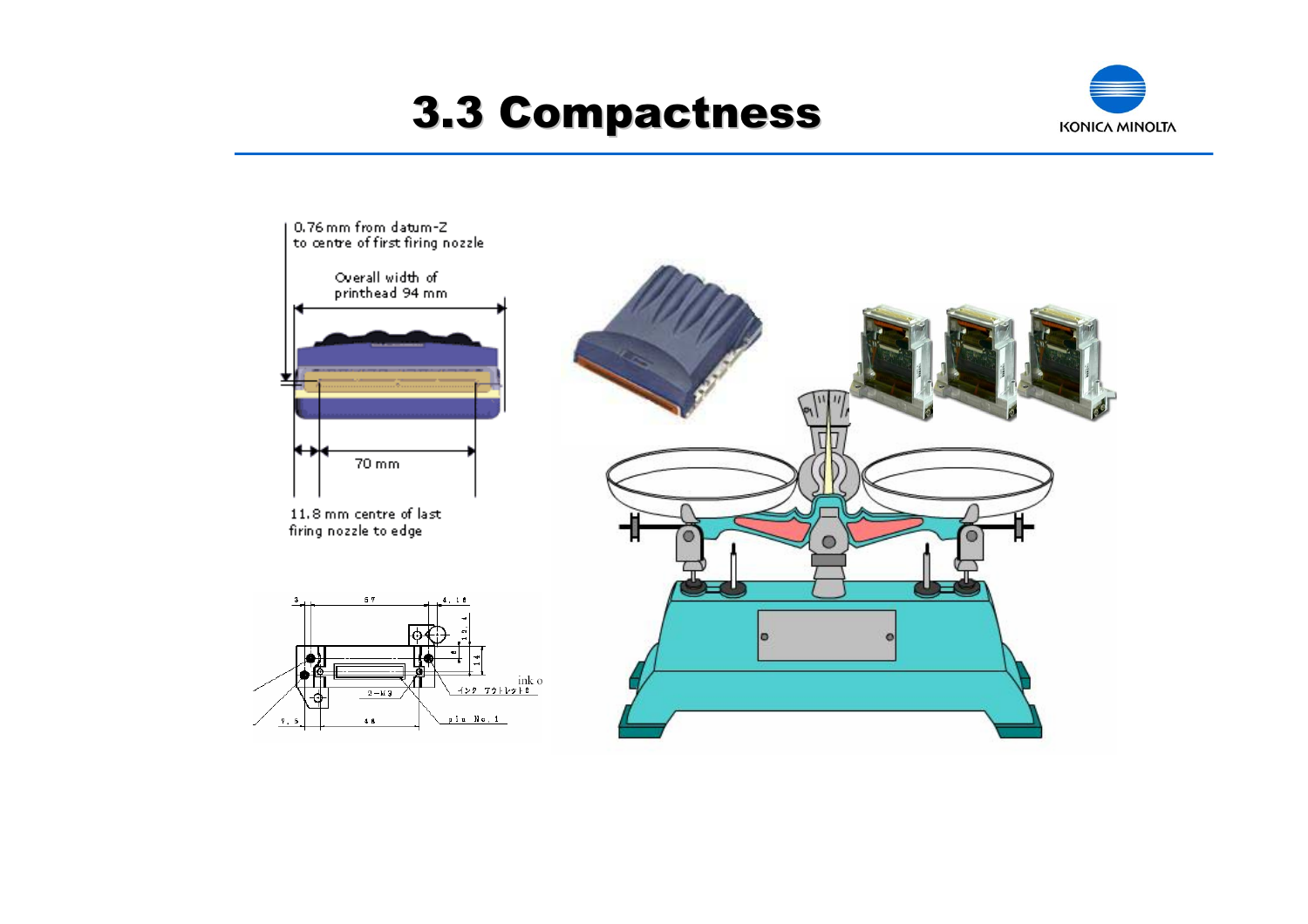### 3.4 Easy to Stitch 3.4 Easy to Stitch



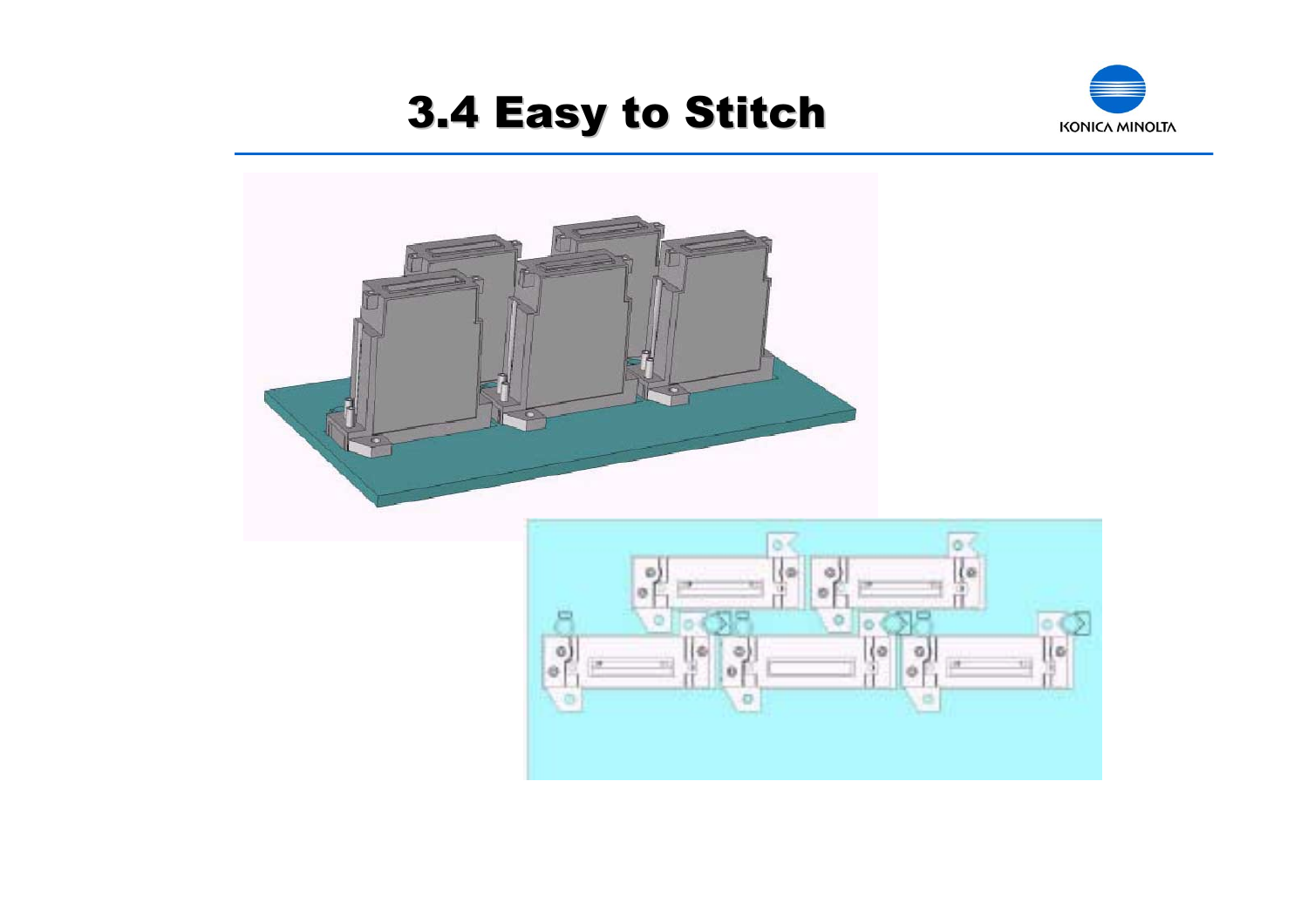# 4.1 Type 512L\_/LH 4.1 Type 512L\_/LH



#### Non-Aqueous Model

|             |        |     |                      |    |            |            | <b>built in Heater</b> |                         |
|-------------|--------|-----|----------------------|----|------------|------------|------------------------|-------------------------|
| <b>Type</b> | nozzle | dpi | ink                  | pl | <b>KHz</b> | with       | <b>without</b>         | <b>Application</b>      |
|             | 512    | 360 | Oil<br>Solvent       | 42 | 7.6        |            | А                      | <b>Single-pass</b>      |
| S           |        |     | UV<br><b>Special</b> | 14 |            | <b>(X)</b> |                        | <b>Fine print image</b> |

- $\bullet$ Ideal for **Single-pass** print
	- Coding/Marking
	- Industrial
- (Outdoor) Signage

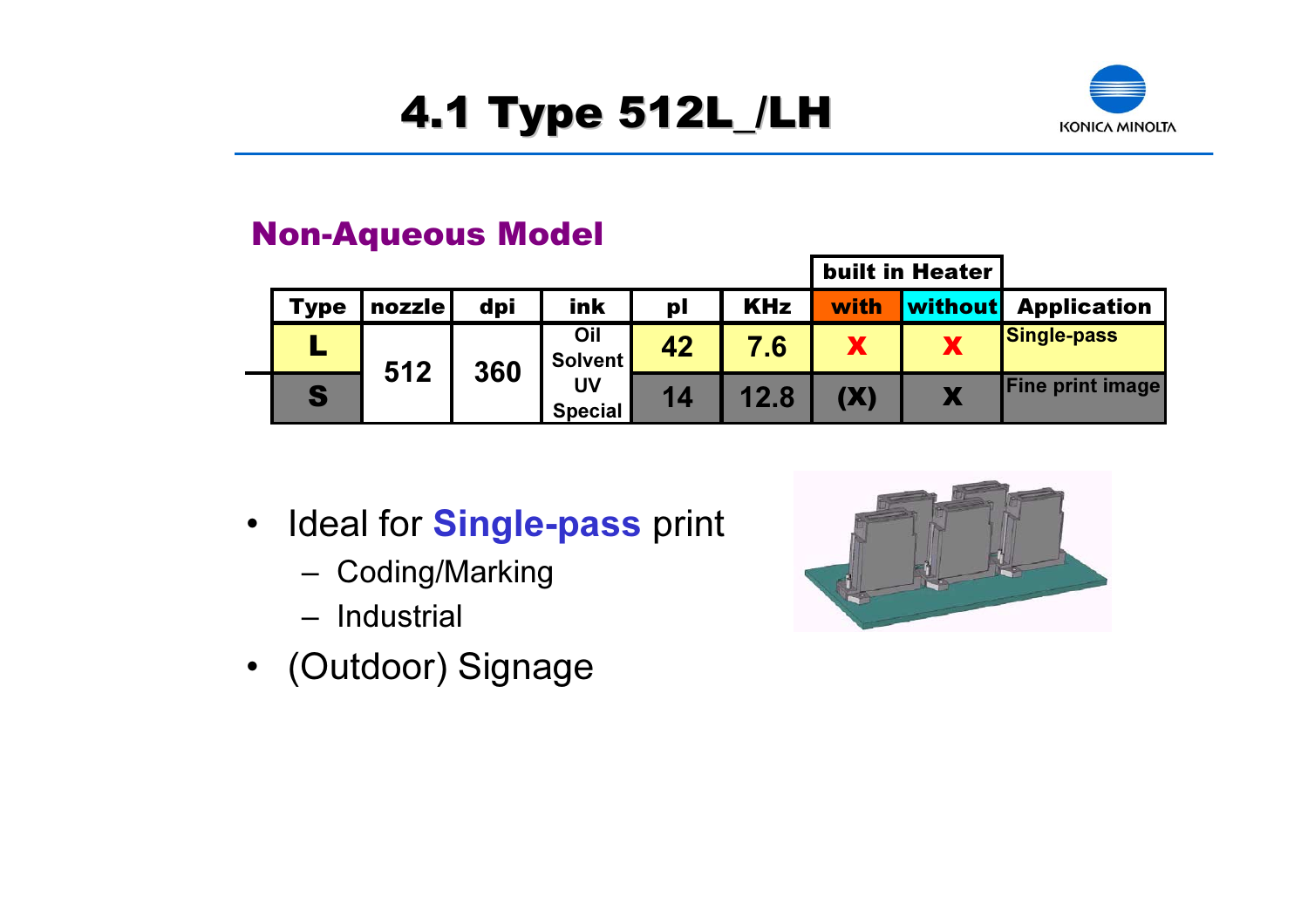# 4.2 Type 512S\_/SH 4.2 Type 512S\_/SH



#### Non-Aqueous Model

|      |        |     |                       |    |            |            | <b>built in Heater</b> |                            |
|------|--------|-----|-----------------------|----|------------|------------|------------------------|----------------------------|
| Type | nozzle | dpi | ink                   | pl | <b>KHz</b> | with       |                        | <b>without</b> Application |
|      | 512    | 360 | Oil<br><b>Solvent</b> | 42 |            |            |                        | Single-pass                |
| S    |        |     | UV<br><b>Special</b>  | 14 | 12.8       | <b>(X)</b> |                        | <b>Fine print image</b>    |

- Fine Image Quality ( Smaller Drop Size )
- Higher Driving Frequency
- (Indoor) Signage
- $\bullet$ **Industrial** 
	- where small drop size required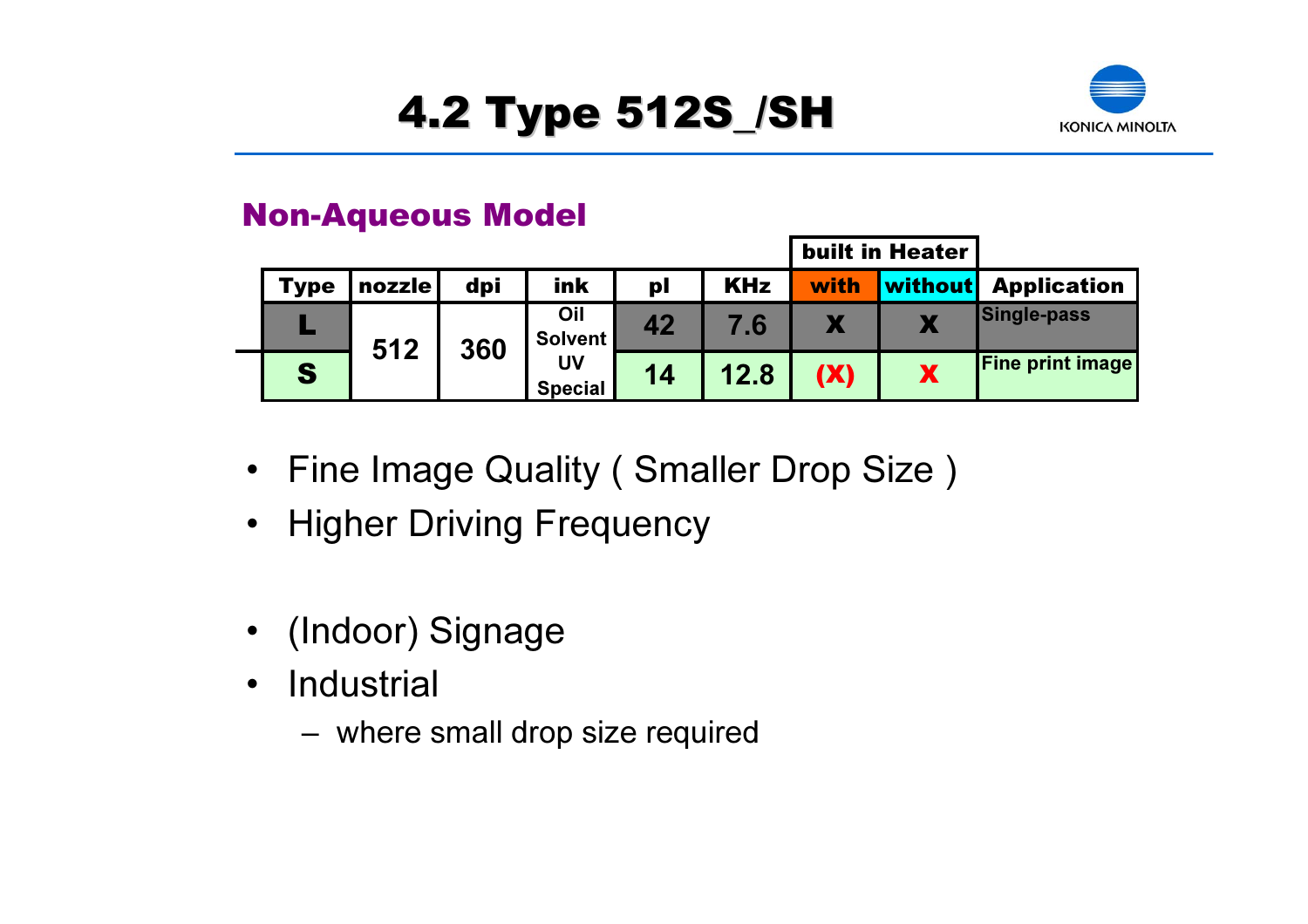# **5.1 Assisting Tool**



### Head Evaluation Electronics

#### **Specifications**

Available head: 512/ 128 nozzle seriesImage data bit : Binary or 2 bit (1/2/3 dpd) Drive method : Separate / 3 cycles Controllable heads: 4 print heads Image data memory: 256 Mbytes Interface to PC: LVDS / USBData transfer rate: 4.7 Mbytes/s (LVDS) 1.5 Mbytes/s (USB) PC OS : Windows 2000 Multi purpose I/O: Each 4 bits Power supply voltage: 24V 2A and 5V 2A



#### System Configurations

- -- PC I/F board (for LVDS)
- -- Memory board
- -- Head drive board
- -- Head adaptor board
- -- Application software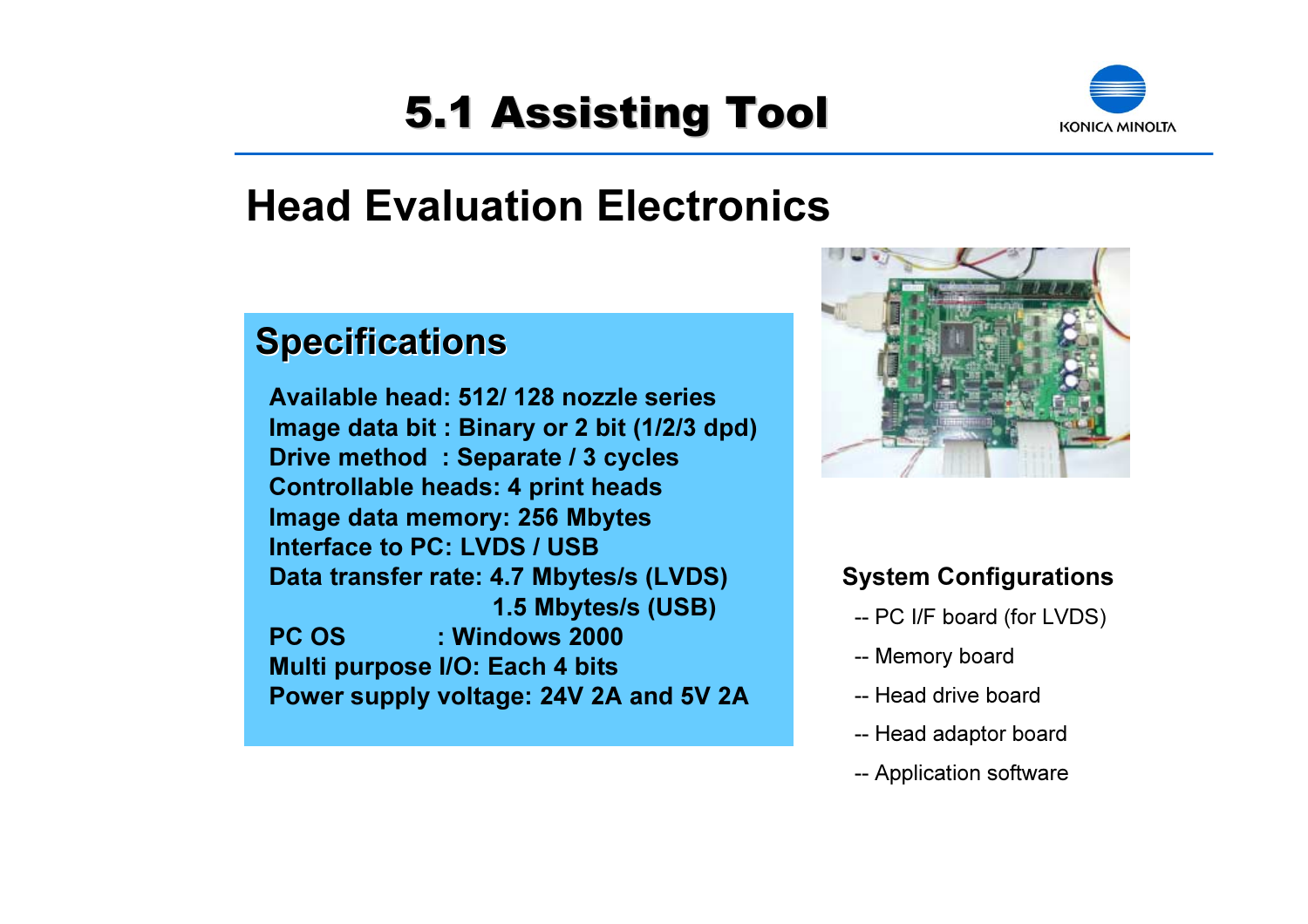# 5.2 Assisting Tool (2) 5.2 Assisting Tool (2)



### System Block Diagram

#### Main unit



**Preliminary**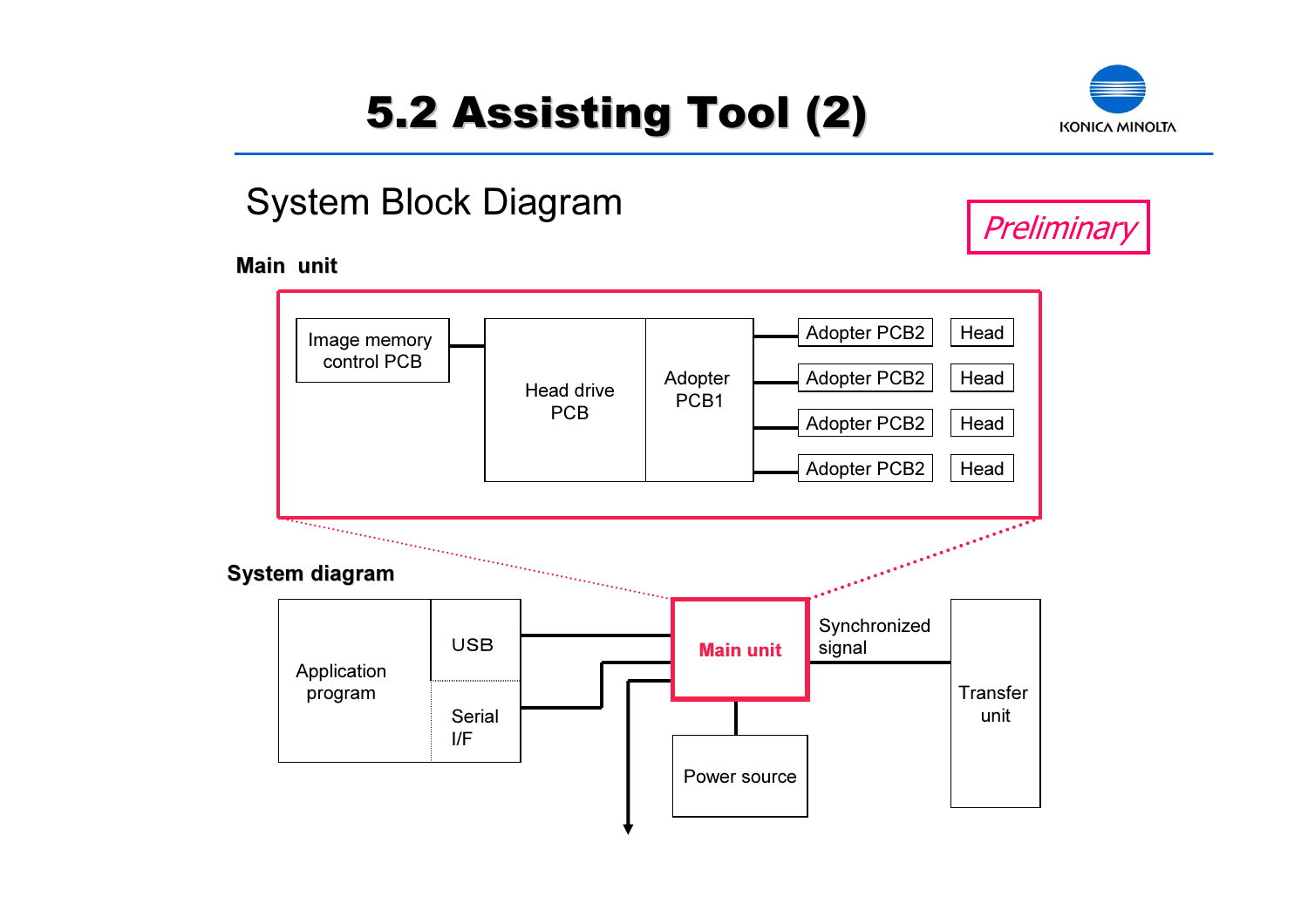# **6. Future Direction / Strategy**



- Universal to ink type
- $\bullet$ Single-pass oriented / Easy to stitch
- $\bullet$ **Compact**

- $\bullet$ Gray Scale
- •More Nozzle
- Aqueous
- Smaller Drop